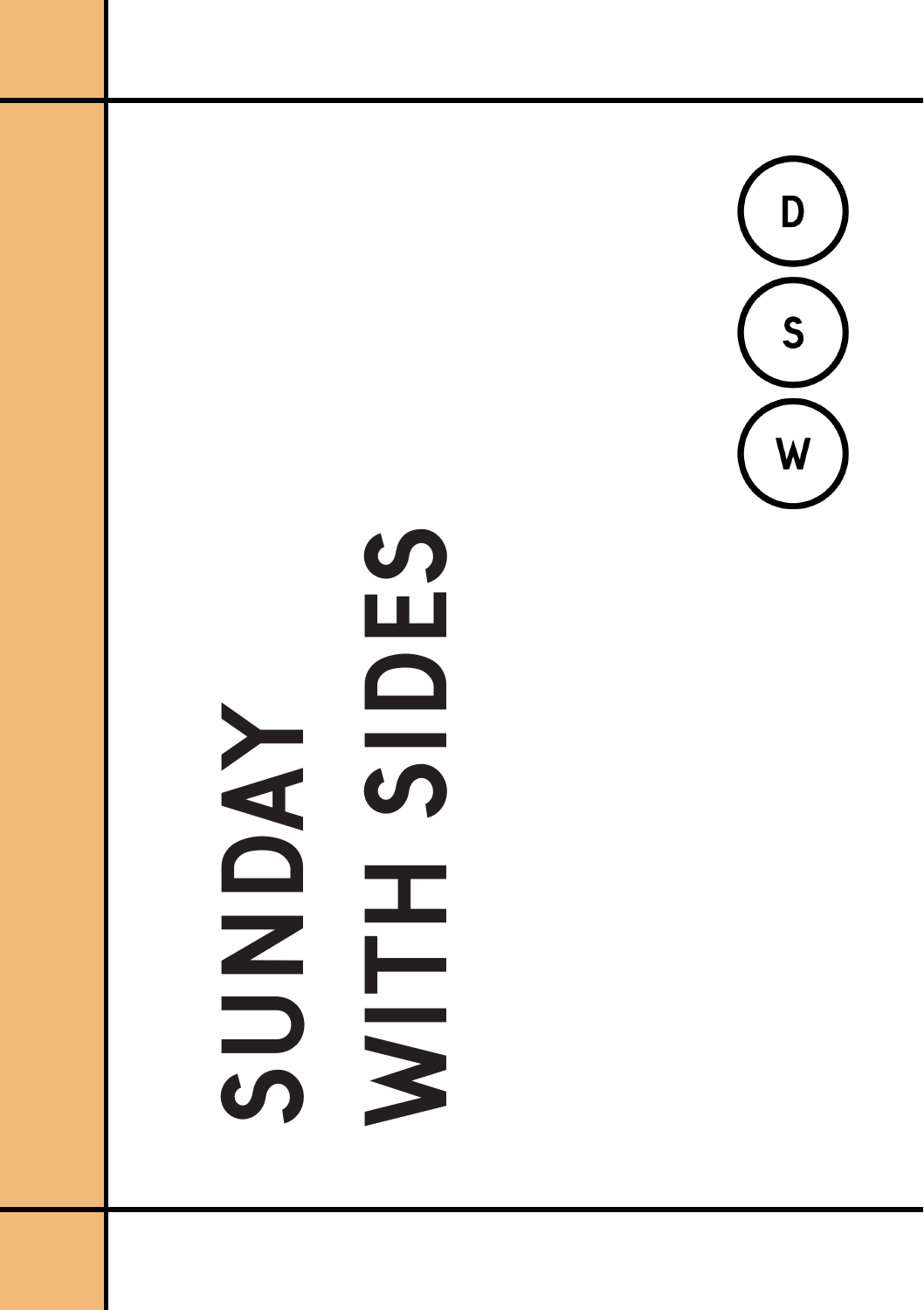## **COCKTAILS** Cocktails

Specially selected Sunday cocktails. Our house Bellini, Espresso Martini & DSW Bloody Mary are always available alongside these Sunday specials.

Red Snapper 9.0 Tanqueray NO. Ten Gin, tomato juice, passata, celery salt, Tabasco, Worcestershire Sauce & lemon bitters

Ducie Sangria Warehouse 9.0 House blend sweet Vermouth, Tempranillo, Curacao, San Pellegrino lemon & grapefruit

Breakfast Margarita 9.0 Spent citrus jam, Ocho Tequila, spiced honey & lime

Champagne Mimosa 12 Moet & Chandon NV Champagne, freshly squeezed grapefruit & orange juice

LIGHT BITES Light bites

Marinated Italian olives with lemon & rosemary [v] Freshly baked rosemary & rock salt focaccia, confit garlic butter (v) Sun-blushed tomato & chickpea hummus, dukkha & basil infused oil (ve) Baby chorizo, almonds & peppers Blistered padron peppers finished with salt flakes [ve] Flatbreads, garlic oil & sesame seeds (ve) 4.5 5.0 4.5 5.0 6.0 3.0

**TO START** To start

Salt & pepper calamari, chive & roquito aioli, lemon Lancashire hotpot croquettes with lamb gravy Grilled king prawns, chilli & garlic butter topped 10.5 with parsley Sweetcorn & coriander fritter, carrot & mooli salad with pomegranate [ve] 9.0 8.0 9.0

V-Vegetarian VE-Vegan GF-Gluten Free please ask your server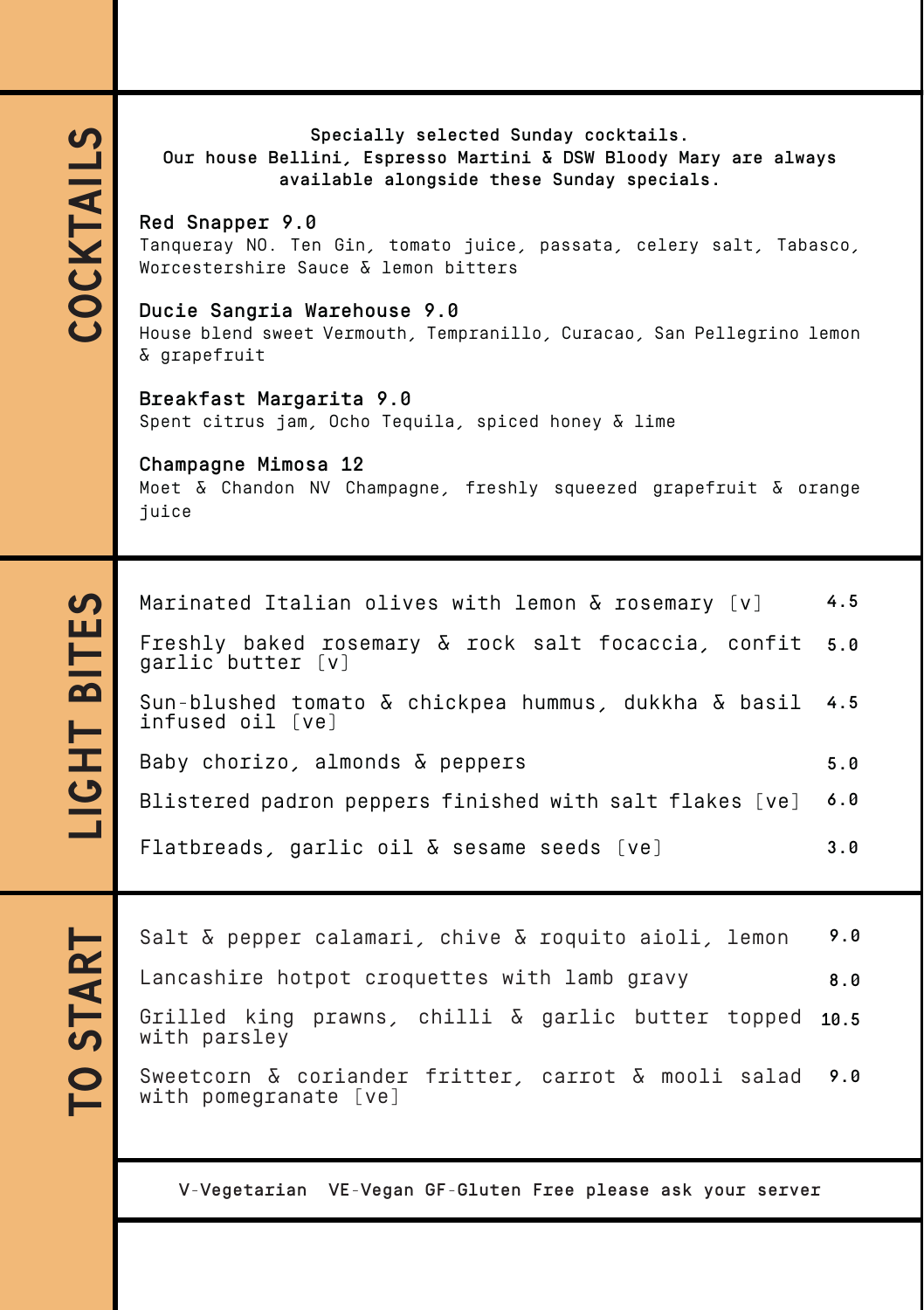ROASTS

Sides

All plated roasts are served with proper roast potatoes (from Massey's Cheshire potato farm), homemade giant Yorkshire pudding, seasonal vegetables & meat gravy. (We go heavy on gravy, but if you ever want more - just ask!) Dry-aged local shorthorn beef sirloin Roast supreme of cornfed chicken 18.5 16

Rosemary roasted leg of lamb Free-range slow roasted cured gammon Vegan roast - Served with all the trimmings and a vegan Yorkshire pudding (Please ask for this week's offering) 17 16 15 27.5

A Slice Of 'SOMETHING FOR EVERYONE'. Slice of each of our meats with all the trimmings

Our sustainably locally-reared meat is produced for us by local, award-winning butchers. All meats are traditionally dry-aged to create a depth in flavour.

#### Fill the table with any 3 for 12.5 or 4 for 15

| Proper roast potatoes                                                 | 4.0 |
|-----------------------------------------------------------------------|-----|
| Cumbrian pigs in blankets                                             | 5.0 |
| Tuscan pork stuffing                                                  | 4.5 |
| Honey roasted rainbow heirloom carrots [v]                            | 4.5 |
| Bushells farm cream $\delta$ buttered mash potatoes $\lceil v \rceil$ | 4.0 |
| Salted caramel piccolo parsnips [ve]                                  | 4.5 |
| Lemon & garlic tender stem broccoli gratin                            | 5.0 |
| Mini lobster macaroni cheese                                          | 5.0 |
| Crushed carrot $\delta$ swede $\lceil v \rceil$                       | 4.0 |
| Yorkshire pudding                                                     | 1.5 |
|                                                                       |     |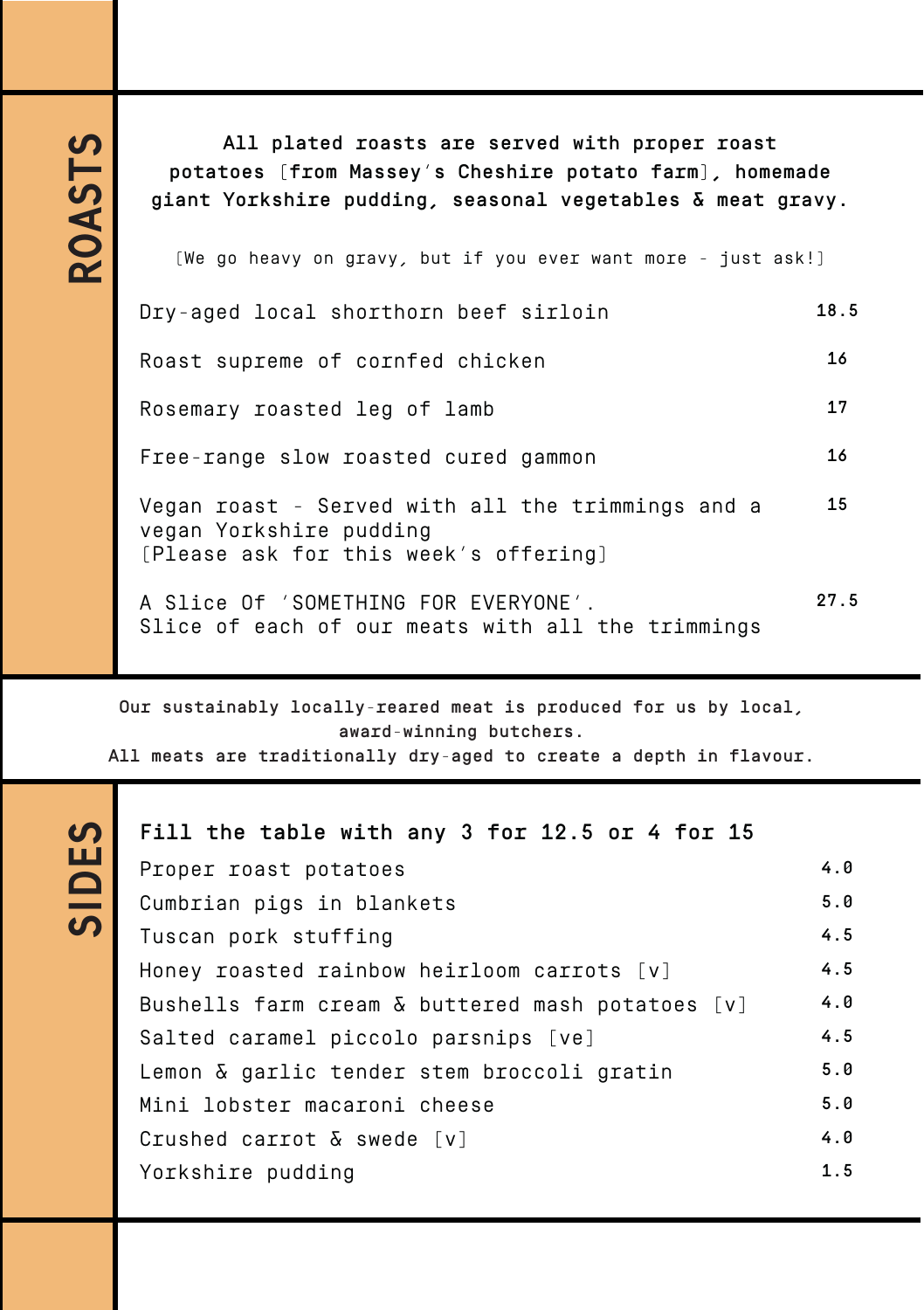### Just cauli cheese

Fancy another Sunday side?

Check out our menu dedicated to our one true love cauliflower cheese.

**DESSERTS** Desserts

Medjool date sticky toffee pudding & Madagascan vanilla ice cream Lemon meringue with raspberry crispies & coulis (ve) Signature salted caramel tart & praline cream Flourless rich chocolate brownie & caramel ice cream Poached plums, granola, strawberry & yuzu ice cream [ve] Blossom espresso martini tiramisu Affogato Blossom artisan coffee poured over Northern Bloc ice cream Cheese of the week served with homemade preserve & biscuits 8.0 /15 7.5 8.5 9.0 7.0 8.0 4.5 9.0

THE IMPORTANT STUFF: Before ordering please tell your server if you have any dietary requirements or allergies when ordering food. All our food is cooked fresh in our kitchens that use ingredients to which some people may be allergic. v-Vegetarian ve-Vegan gf-gluten free please ask



STAY AT NATIVE MANCHESTER



WHAT'S ON AT DUCIE STREET